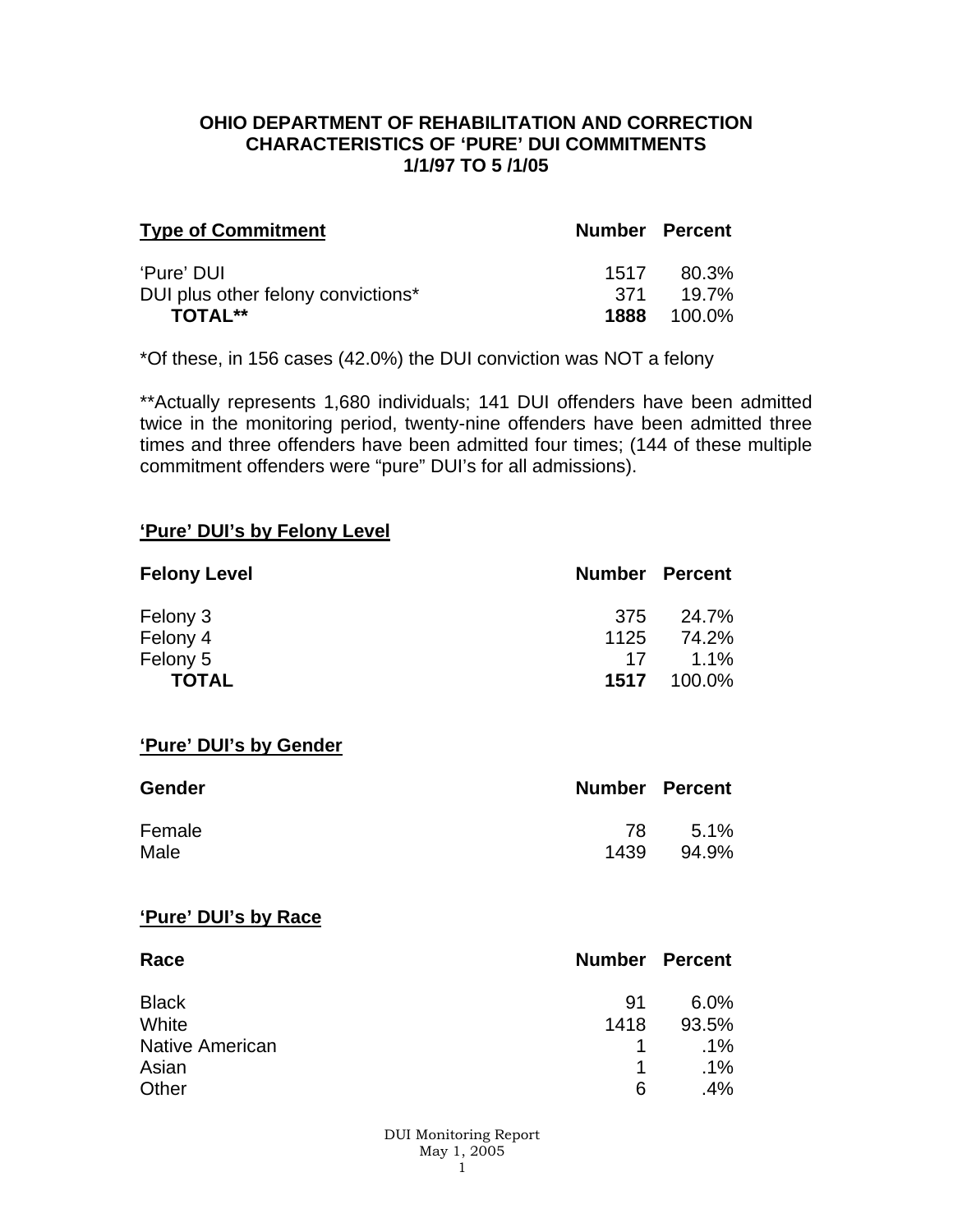# **'Pure' DUI's by Age at Commitment**

| <b>Age at Commitment</b> | <b>Number</b> | <b>Percent</b> |
|--------------------------|---------------|----------------|
| 25 and under             | 77            | 5.1%           |
| 26 to 30                 | 212           | 14.0%          |
| 31 to 35                 | 287           | 18.9%          |
| 36 to 40                 | 368           | 24.3%          |
| 41 to 45                 | 325           | 21.4%          |
| 46 to 50                 | 157           | 10.3%          |
| Over 50                  | 91            | 6.0%           |
|                          |               |                |

| Range = $19$ to $77$ | Median = $38$ |
|----------------------|---------------|
| Mean $=$ 38.1        | Mode $= 38$   |

# **'Pure' DUI'S by Security Classification**

| <b>Security Level</b>                | <b>Number Percent</b> |         |
|--------------------------------------|-----------------------|---------|
| Level 1-A                            | 93                    | $6.1\%$ |
| Level 1-B                            | 1129                  | 74.4%   |
| Level 2                              | 167                   | 11.0%   |
| Level 3*                             | 127                   | 8.4%    |
| Level 4-B                            |                       | $.1\%$  |
| *Includes inmates still in reception |                       |         |

# **'Pure' DUI's by County of Commitment**

| <b>County of Commitment</b> | <b>Number</b> | <b>Percent</b> |
|-----------------------------|---------------|----------------|
| Cuyahoga                    | 118           | 7.8%           |
| Summit                      | 113           | 7.4%           |
| <b>Stark</b>                | 102           | 6.7%           |
| Hamilton                    | 87            | 5.7%           |
| Franklin                    | 78            | 5.1%           |
| Lorain                      | 72            | 4.7%           |
| Clermont                    | 66            | 4.4%           |
| <b>Butler</b>               | 58            | 3.8%           |
| Lake                        | 46            | 3.0%           |
| Portage                     | 38            | 2.5%           |
| Warren                      | 35            | 2.3%           |
| <b>All Other Counties</b>   | 704           | 46.4%          |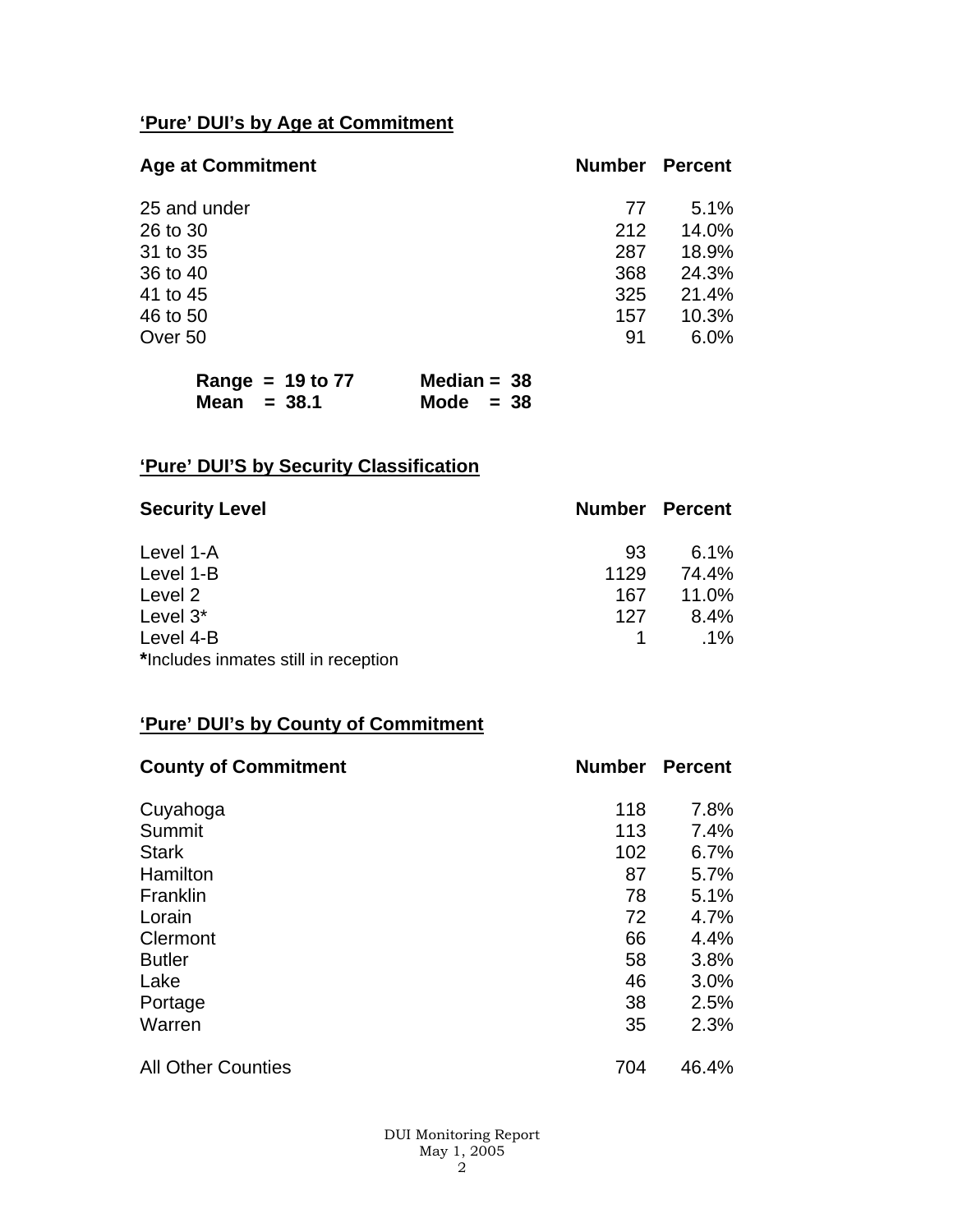# **'Pure' DUI's by Current Status**

| <b>Current Status</b>                  | <b>Number Percent</b> |        |
|----------------------------------------|-----------------------|--------|
| <b>Currently Incarcerated</b>          | 276                   | 18.2%  |
| <b>Judicial Release</b>                | 243                   | 16.0%  |
| <b>Released under PRC</b>              | 650                   | 42.9%  |
| Released to Appeal Bond                | 5                     | .3%    |
| <b>Furlough (Transitional Control)</b> | 47                    | 3.1%   |
| <b>Vacated Sentence</b>                | 10                    | $.7\%$ |
| <b>Court Order</b>                     | 10                    | $.7\%$ |
| Death of Inmate                        |                       | .5%    |
| Released at Expiration of Prison Term* | 268                   | 17.7%  |

\*Released without post-release control; of the 314 releases in 2004 and 2005, 180 were expiration of prison term (57.3%), compared with 54 inmates released onto PRC (thirtysix of whom had successfully completed the IPP sentence reduction program).

## **'Pure' DUI's by Length of Sentence (in months)**

| <b>Length of Sentence</b>           | <b>Number Percent</b> |       |
|-------------------------------------|-----------------------|-------|
| Two Months (mandatory sentence)     | 32                    | 2.1%  |
| Three to Six months                 | 205                   | 13.5% |
| Seven to Eleven months              | 163                   | 10.7% |
| Twelve months                       | 420                   | 27.7% |
| Thirteen to Seventeen months        | 157                   | 10.3% |
| Eighteen months                     | 126                   | 8.3%  |
| Nineteen to Twenty-four Months      | 189                   | 12.5% |
| <b>Twenty-five to Thirty Months</b> | 91                    | 6.0%  |
| Thirty-one to Thirty-five Months    | 0                     |       |
| Thirty-six months                   | 75                    | 4.9%  |
| Forty-eight to Fifty-nine Months    | 42                    | 2.8%  |
| <b>Sixty Months</b>                 | 17                    | 1.1%  |
|                                     |                       |       |

| Mode | $= 12$ months        |
|------|----------------------|
|      | Median $= 12$ months |

**Mean = 16.7 months**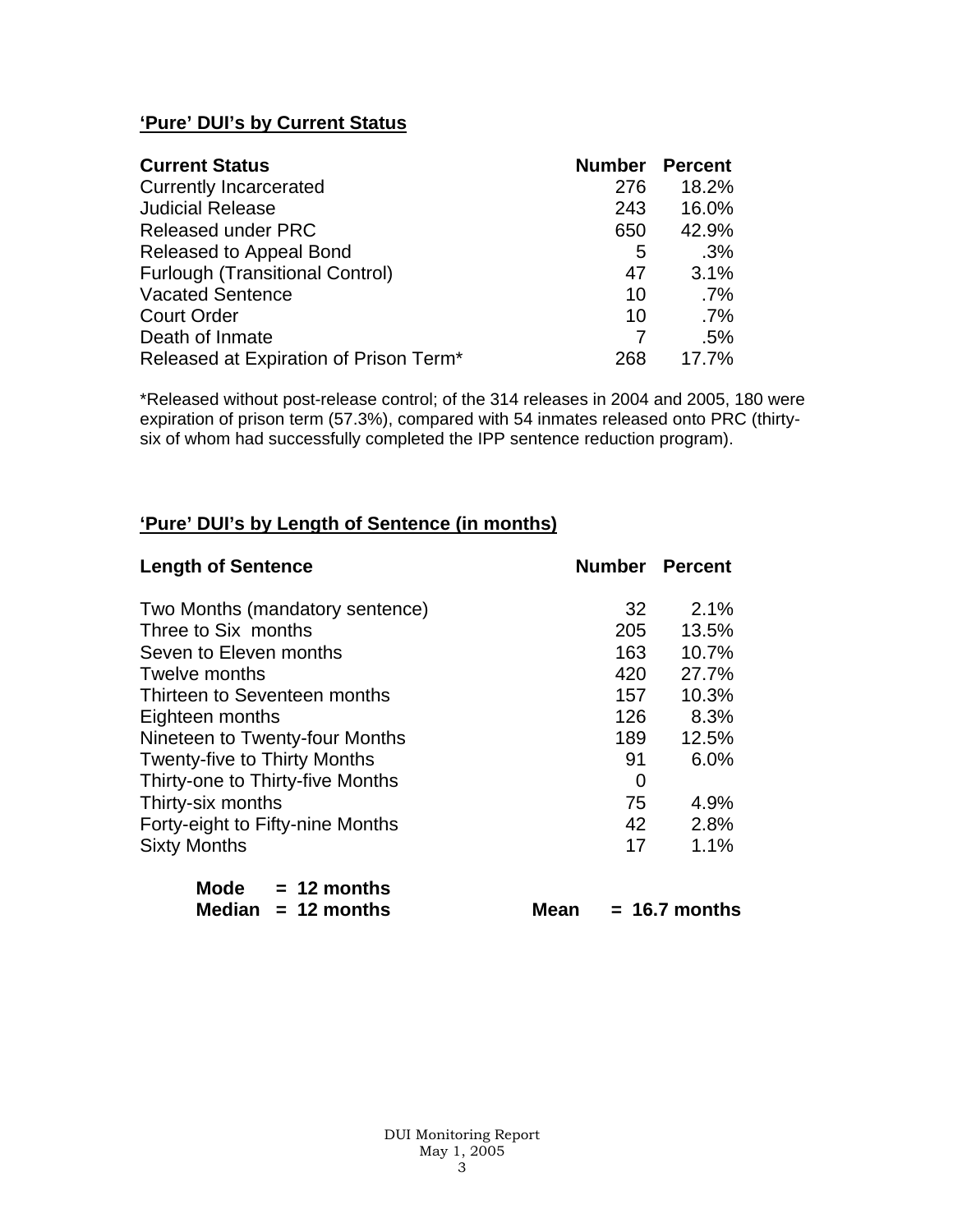# **'Pure' DUI's by Number of Prior Incarcerations**

| <b>Number of Prior Incarcerations</b> | <b>Number Percent</b> |       |
|---------------------------------------|-----------------------|-------|
| None                                  | 902                   | 59.5% |
| One                                   | 339                   | 22.3% |
| Two                                   | 161                   | 10.6% |
| Three or more                         | 115                   | 7.6%  |

## **'Pure' DUI's Currently Incarcerated by Parent Institution\* (5/1/05)**

|                                                    |                 |                | # $in$ |
|----------------------------------------------------|-----------------|----------------|--------|
| <b>Institution</b>                                 | <b>Number</b>   | <b>Percent</b> | Camp   |
| <b>Allen Correctional Institution</b>              | $\overline{7}$  | 2.5%           |        |
| <b>Belmont Correctional Institution</b>            | $\overline{7}$  | 2.6%           | 1      |
| <b>Chillicothe Correctional Institution</b>        | 16              | 5.8%           |        |
| <b>Corrections Reception Center</b>                | 24              | 8.7%           |        |
| <b>Franklin Pre-Release Center</b>                 | 1               | .4%            |        |
| <b>Grafton Correctional Institution</b>            | 5               | 1.8%           |        |
| <b>Hocking Correctional Institution</b>            | 3               | 1.1%           |        |
| <b>Lake Erie Correctional Institution</b>          | 6               | 2.2%           |        |
| <b>Lebanon Correctional Institution</b>            | 1               | .4%            | 1      |
| <b>London Correctional Institution</b>             | $\overline{7}$  | 2.6%           | 1      |
| <b>Lorain Correctional Institution</b>             | 20              | 7.2%           |        |
| <b>Madison Correctional Institution</b>            | $\overline{2}$  | $.7\%$         |        |
| <b>Mansfield Correctional Institution</b>          | $\overline{2}$  | $.7\%$         | 2      |
| <b>Marion Correctional Institution</b>             | $6\phantom{1}6$ | 2.2%           |        |
| <b>Noble Correctional Institution</b>              | $\overline{7}$  | 2.5%           |        |
| <b>North Central Correctional Institution</b>      | $\overline{4}$  | 1.4%           |        |
| <b>North Coast Correctional Treatment Facility</b> | 106             | 38.4%          | $9**$  |
| <b>Northeast Pre-Release Center</b>                | $\overline{2}$  | $.7\%$         |        |
| Ohio Reformatory for Women                         | 13              | 4.7%           | $1***$ |
| <b>Ohio State Penitentiary</b>                     | $\mathbf 1$     | .4%            | 1      |
| <b>Pickaway Correctional Institution</b>           | 22              | 8.0%           |        |
| <b>Richland Correctional Institution</b>           | $\overline{7}$  | 2.5%           |        |
| <b>Ross Correctional Institution</b>               | 3               | 1.1%           | 2      |
| Southeastern Correctional Institution<br>$N = 276$ | 4               | 1.4%           |        |
| *Includes inmates out to court                     |                 |                |        |

\*\*In DUI IPP program at NCCTF

\*\*\*Camp Meridian (Community Service Intensive Program Prison)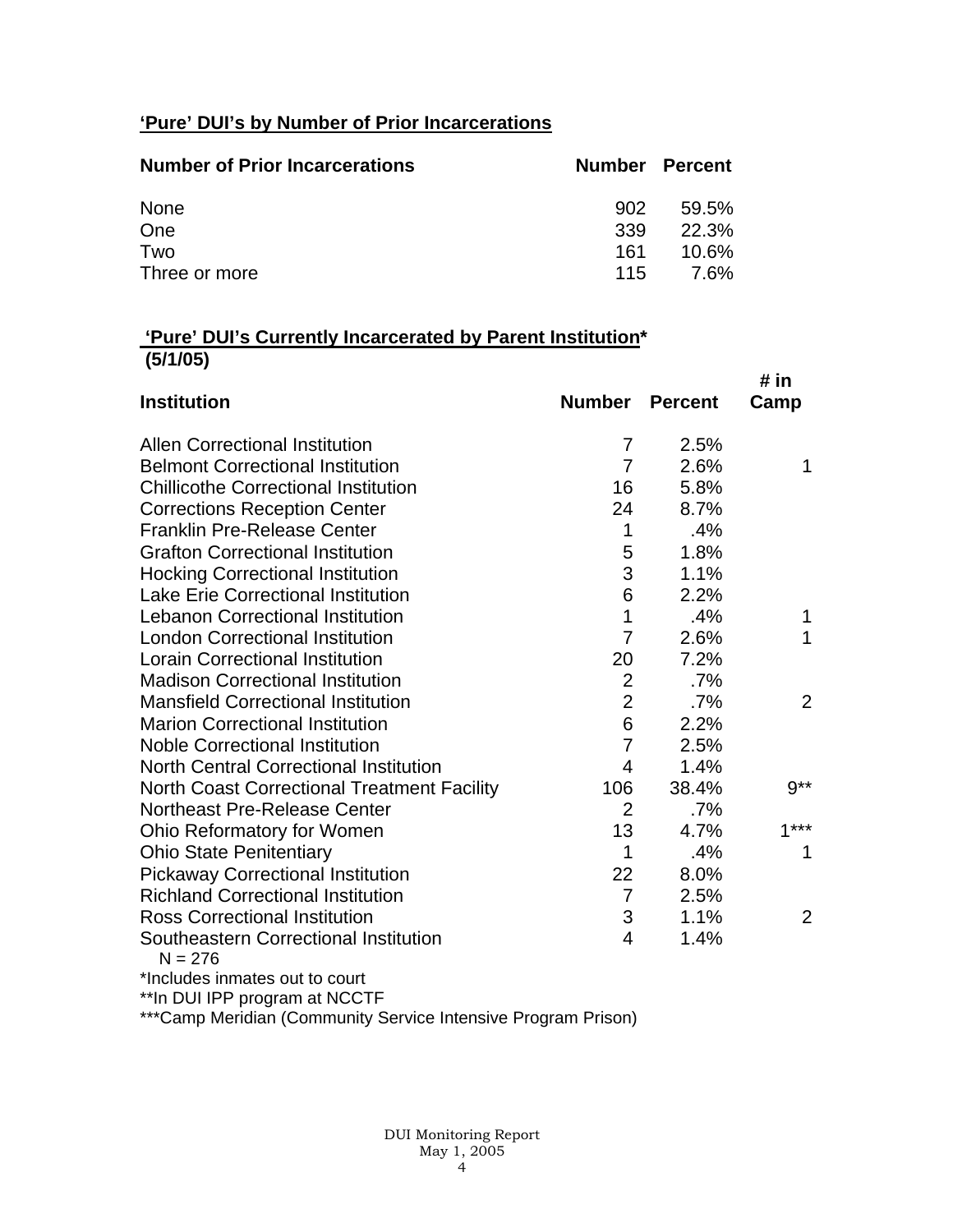## **'PURE' DUI OFFENDERS COMPARISON OF SELECTED RELEASE TYPES DEMOGRAPHICS AND TIME SERVED/TIME SAVED VARIABLES 5/1/05**

|                                                                                | <b>Release Types</b>        |                       |                                              |                         |                            |                        |                                                     |                        |  |
|--------------------------------------------------------------------------------|-----------------------------|-----------------------|----------------------------------------------|-------------------------|----------------------------|------------------------|-----------------------------------------------------|------------------------|--|
| <b>Variables</b>                                                               | Post-<br>Release<br>Control |                       | IPP with<br>Post-<br>Release<br>Control      |                         | <b>Judicial</b><br>Release |                        | Expiration<br>of Sentence<br>with No<br>Supervision |                        |  |
|                                                                                | N                           | $\frac{9}{6}$ *       | $\overline{N}$                               | $\%$ *                  | N                          | $\%$ *                 | N                                                   | $\%$ *                 |  |
| <b>TOTAL</b>                                                                   | 418                         |                       | 227                                          |                         | 243                        |                        | 268                                                 |                        |  |
| Race:<br>White<br>African-American<br><b>Native American</b><br>Asian<br>Other | 396<br>20<br>$\overline{2}$ | 94.7<br>4.8<br>$.5\,$ | 217<br>$\overline{7}$<br>1<br>$\overline{2}$ | 95.6<br>3.1<br>.4<br>.9 | 227<br>15<br>$\mathbf{1}$  | 93.4<br>6.2<br>$\cdot$ | 248<br>19<br>1                                      | 92.5<br>7.1<br>$\cdot$ |  |
| Gender:<br>Male<br>Female                                                      | 403<br>15                   | 96.6<br>3.6           | 227                                          | 100.0                   | 219<br>24                  | 90.1<br>9.9            | 252<br>16                                           | 94.0<br>6.0            |  |
| Age:<br>Mean<br>Median<br>Mode                                                 | 37.6<br>37.0<br>36.0        |                       | 37.9<br>39.0<br>40.0                         |                         | 37.0<br>37.0<br>38.0       |                        | 37.9<br>38.0<br>40.0***                             |                        |  |
| <b>Commitment County:</b><br>Major Urban**<br><b>All Others</b>                | 190<br>228                  | 45.5<br>54.3          | 75<br>152                                    | 34.0<br>67.0            | 72<br>171                  | 29.6<br>70.4           | 102<br>166                                          | 38.1<br>61.9           |  |

\*Column totals = 100%

\*\*Cuyahoga, Franklin, Hamilton, Lucas, Montgomery, Stark and Summit

\*\*\*Multiple modes; lowest value is shown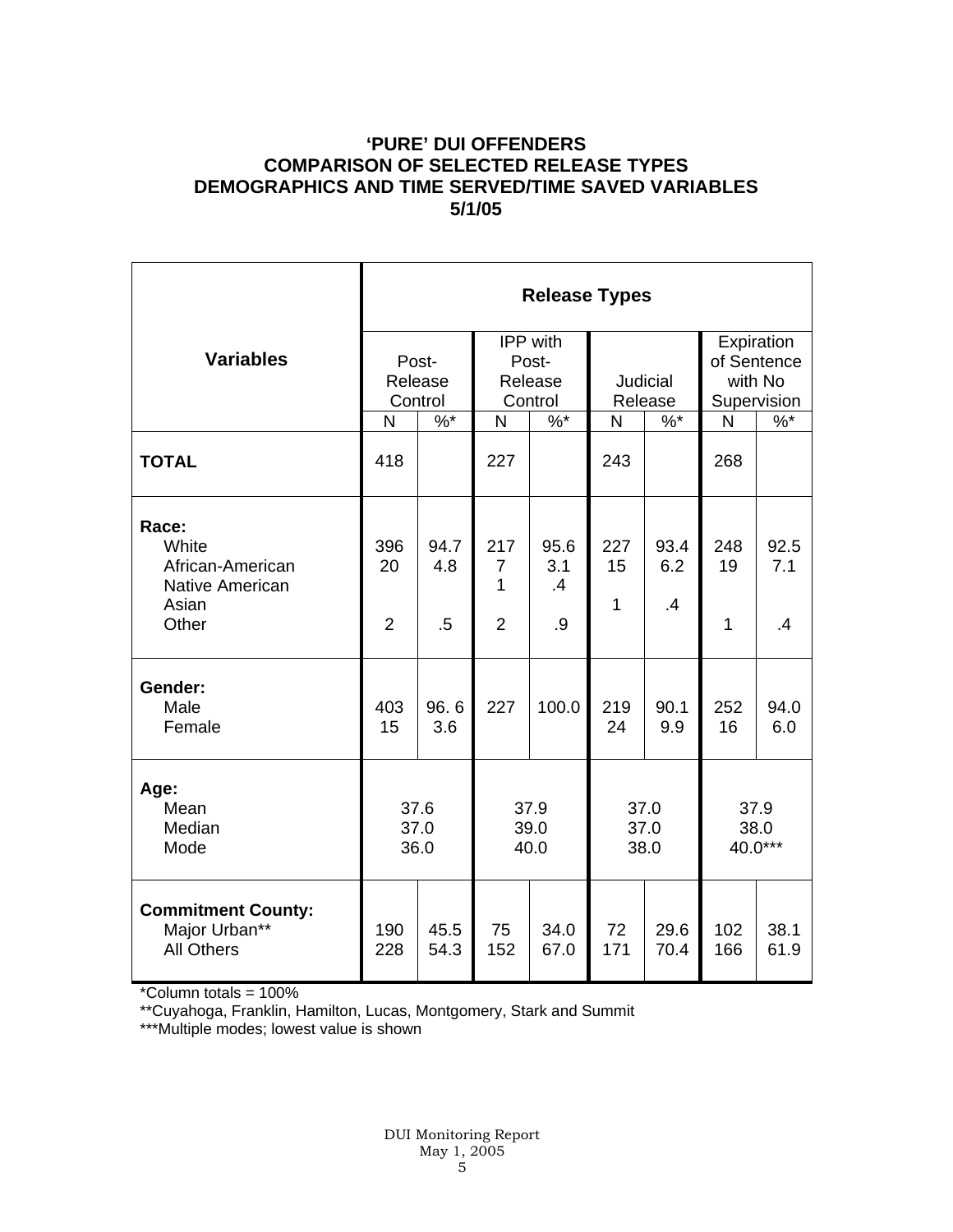|                                                                                       | <b>Release Types</b> |         |                        |        |              |                     |              |               |  |
|---------------------------------------------------------------------------------------|----------------------|---------|------------------------|--------|--------------|---------------------|--------------|---------------|--|
|                                                                                       |                      |         | IPP with               |        |              |                     |              | Expiration of |  |
| <b>Variables</b>                                                                      |                      | Post-   |                        | Post-  |              |                     |              | Sentence      |  |
|                                                                                       |                      | Release | Release                |        | Judicial     |                     | (with No     |               |  |
|                                                                                       | Control              |         | Control                |        | Release      |                     |              | Supervision)  |  |
|                                                                                       | N                    | $%^*$   | N                      | $\%$ * | $%^*$<br>N   |                     | $\mathsf{N}$ | $\%$          |  |
| <b>Sentence Length</b><br>(Months):<br>Mean                                           |                      |         |                        |        |              |                     |              |               |  |
| Median                                                                                | 11.2<br>12.0         |         | 18.8<br>16.0           |        | 18.5<br>17.0 |                     | 13.7<br>12.0 |               |  |
| Mode                                                                                  | 12.0                 |         | 12.0                   |        | 12.0         |                     | 12.0         |               |  |
|                                                                                       |                      |         |                        |        |              |                     |              |               |  |
| <b>Number of Priors:</b><br>None                                                      | 226                  | 54.1    | 151                    | 66.5   | 166          | 68.3                | 156          | 58.2          |  |
| One                                                                                   | 101                  | 24.2    | 57                     | 25.1   | 40           | 16.5                | 68           | 25.4          |  |
| Two                                                                                   | 44                   | 10.5    | 15                     | 6.6    | 22           | 9.1                 | 28           | 10.4          |  |
| Three or More                                                                         | 47                   | 11.2    | 4                      | 1.8    | 15           | 6.2                 | 16           | 6.0           |  |
| <b>Time Served (Months):</b>                                                          |                      |         |                        |        |              |                     |              |               |  |
| Mean                                                                                  | 8.7                  |         | 6.0                    |        | 5.2<br>3.5   |                     | 10.5<br>8.4  |               |  |
| Median<br>Mode                                                                        | 7.8<br>$4.6**$       |         | 5.0                    |        | $2.3**$      |                     | 5.3          |               |  |
|                                                                                       |                      |         | 4.8                    |        |              |                     |              |               |  |
| <b>Time Saved Through</b><br><b>Early Release (Months):</b><br>Mean<br>Median<br>Mode |                      | N/A     | 11.7<br>7.6<br>$6.7**$ |        |              | 12.7<br>10.2<br>9.2 | N/A          |               |  |

\*Column totals = 100%

\*\*Multiple modes; lowest value is shown